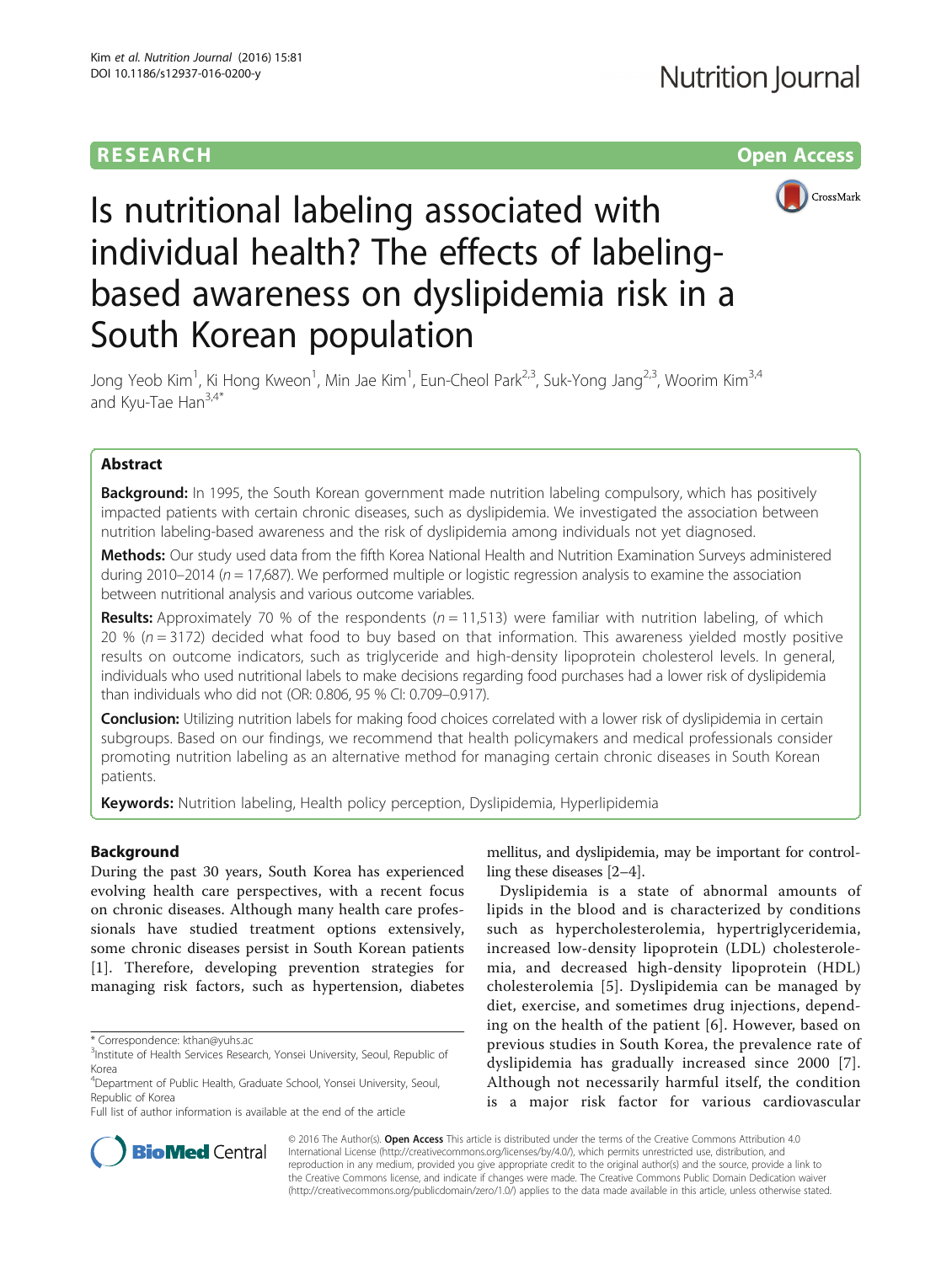diseases (CVD) [[8\]](#page-11-0). Mortality due to CVD has also increased in recent years, making it the second most common cause of death in South Korea [\[9\]](#page-11-0). Therefore, it is essential to investigate alternatives for effectively preventing and/or managing dyslipidemia.

In 1995, the South Korean government made nutrition labeling compulsory. Nutrition labeling is a type of food labeling [[10\]](#page-11-0) that describes the nutritional properties of processed foods to help consumers make a reasonable choice in purchasing food based on its nutritional values [\[11](#page-11-0)]. Labeling also protects consumers from dishonest advertisement by providing exact nutrition information. Previous studies show that nutrition labeling affects food intake with respect to total fat, carbohydrates, and saturated fat and that awareness of nutrition facts and may be helpful in managing certain chronic diseases [[12](#page-11-0)–[14](#page-11-0)].

Because nutrition labeling has since expanded in South Korea, some positive effects on patients with chronic diseases, particularly dyslipidemia, have been linked closely to dietary patterns [\[15, 16](#page-11-0)]. Despite increased dyslipidemia prevalence and the expansion of nutrition labeling in South Korea, few studies have investigated their relationship. As introducing the nutrition labelling system in South Korea, we expected that the health information related to food consumption would be well provided to South Korean. Therefore, South Korean would easily access to health information which might be helpful in well managing their health compared to past. Based on our hypothesis that nutrition labeling may help prevent dyslipidemia, we analyzed the potential association between nutrition labeling-based awareness and the prevalence of dyslipidemia among individuals not yet diagnosed.

# Methods

## Study population

This study used data from the fifth Korea National Health and Nutrition Examination Surveys (KNHANES V/VI 2010–14), which are cross-sectional questionnaires that have been administered annually since 1998 by the Korea Centers for Disease Control and Prevention (KCDC) to assess the health and nutritional status of the Korean population. This survey is composed of three parts: Health Interview Survey, Health Examination, and Nutrition Survey. The health examination survey collected the information about anthropometric index, blood pressure, blood test, urine test, dental examination, pulmonary function test, optical test, and hearing test. These tests were performed through visiting examination using vehicle for health examination. The nutrition survey was conducted through additional visiting research of investigator after Health Interview Survey and Health Examination. The nutrition survey including average amount of

daily fat intake was consisted to dietary pattern, dietary supplements, nutrition knowledge, food safety, food intake of the day before survey (24 h recall method), and food frequency questionnaire. A stratified multi-stage cluster-sampling design was used to obtain a nationally representative sample from the three parts of the survey. The overall response rates were 81.9 % in 2010, 80.4 % in 2011, 80.0 % in 2012, 79.3 % in 2013, and 77.8 % in 2014 and included 41,101 total respondents. Individuals not tested for dyslipidemia indicators and those under the age of 30 were excluded from the study. In addition, we excluded respondents diagnosed with dyslipidemia before the survey. Thus, we included 17,687 eligible participants in the study.

## Variables analyzed

The outcome variables analyzed in this study included four indicators of dyslipidemia: total cholesterol (TC), LDL cholesterol, HDL cholesterol, and triglyceride (TG) levels. Although TC, TG, and HDL cholesterol levels were measured on the day of investigation. This blood test was measured through fasting blood test (minimum 8 h and recommended 12 h after eating). The LDL cholesterol levels were not measured, so were instead calculated using the Friedewald formula. This methods also relatively efficient methods than the ultracentrifugal measurement of LDL cholesterol [[17\]](#page-11-0). We first considered each indicator as a continuous variable and then defined dyslipidemia as the presence of at least one indicator meeting the following diagnostic criteria: TC ≥200 mg/dL, LDL cholesterol ≥130 mg/dL, HDL cholesterol ≤40 mg/dL, or TG ≥150 mg/dL [[18\]](#page-11-0).

The primary independent variable was the respondents' awareness regarding nutrition labeling, which we defined as one of three levels: 1) "unaware of nutrition facts (lowest awareness)"; 2) "aware of nutrition facts but does not check them when making food purchase/checks nutrition facts but does not make labeling-dependent purchase decisions"; or 3) "checks nutrition facts and makes labelingdependent purchase decisions (highest awareness)".

We included other independent variables to investigate the association between labeling awareness and dyslipidemia. These additional variables were sex, age, educational level, economic activity, household income, body mass index (BMI), aerobic exercise habits, smoking status, high risk drinking, family history of hyperlipidemia, stress awareness, subjective health, average amount of daily fat intake, frequency of eating out, and survey year [[19](#page-11-0)–[21](#page-11-0)]. Age was divided by 10 year increments or grouped as more than 60 years old. Educational level was classified as no high school graduation, bachelor's degree, and master's degree or above. BMI was categorized into three groups based on obesity criteria in South Korea (<23, 23–25,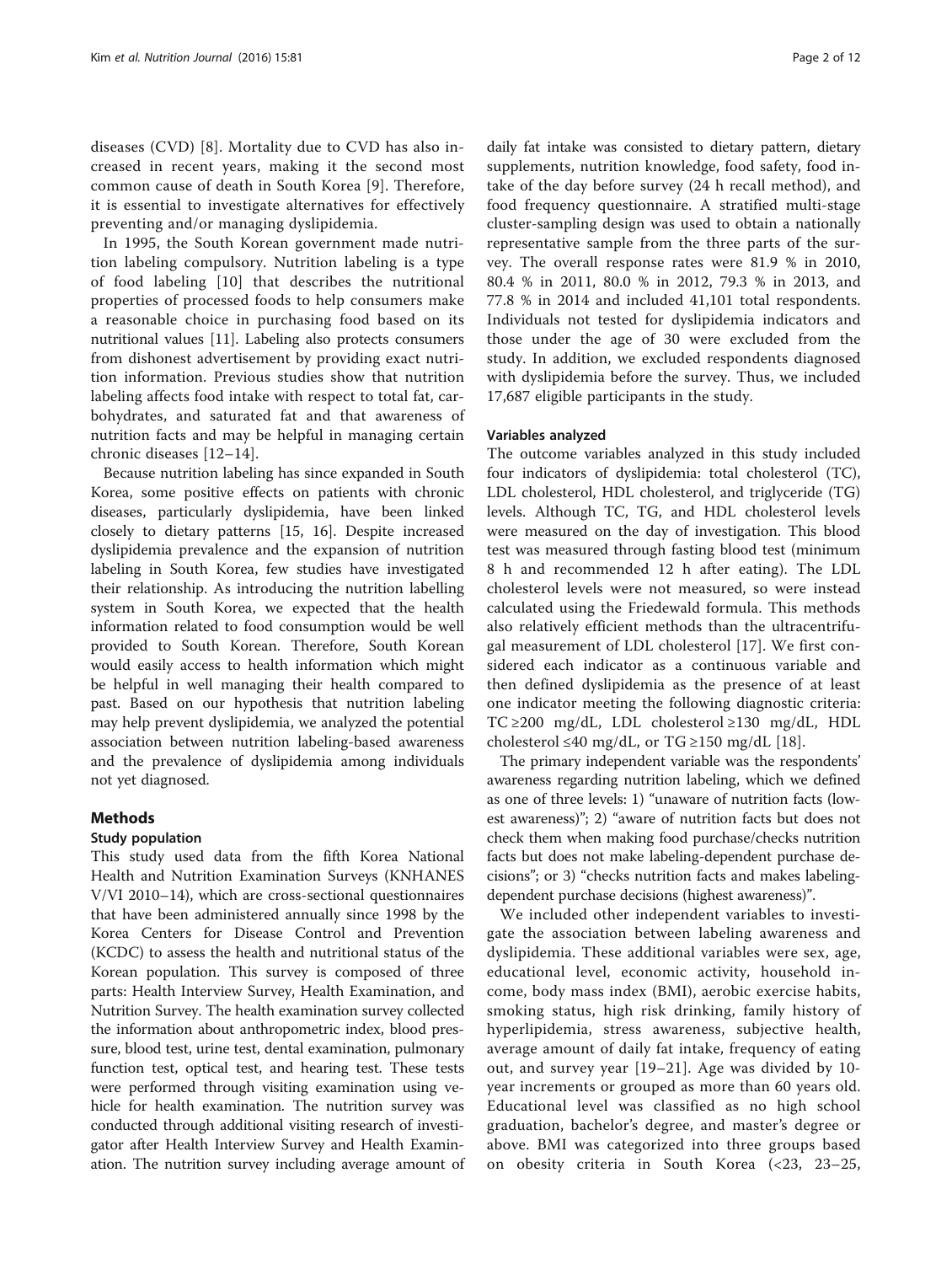| Awareness regarding nutrition<br>labelling | $\sim$ $\sim$ $\sim$<br>decisions | $\sim$<br>Checks nutrition facts and makes<br>labeling-dependent purchase |        | Checks nutrition facts but does not make<br>labeling-dependent purchase decisions/<br>Aware of nutrition facts but does not check<br>them when making food purchase decisions | Unaware of<br>nutrition facts | $P$ -value |         |
|--------------------------------------------|-----------------------------------|---------------------------------------------------------------------------|--------|-------------------------------------------------------------------------------------------------------------------------------------------------------------------------------|-------------------------------|------------|---------|
| Variables                                  | N/Mean                            | %/SD                                                                      | N/Mean | % /SD                                                                                                                                                                         | N/Mean                        | %/SD       |         |
| Sex                                        |                                   |                                                                           |        |                                                                                                                                                                               |                               |            |         |
| Male                                       | 645                               | 8.76                                                                      | 3,739  | 50.78                                                                                                                                                                         | 2,979                         | 40.46      | < .0001 |
| Female                                     | 2,527                             | 24.48                                                                     | 4,602  | 44.58                                                                                                                                                                         | 3,195                         | 30.95      |         |
| Age (years)                                |                                   |                                                                           |        |                                                                                                                                                                               |                               |            |         |
| $30 - 39$                                  | 1,406                             | 34.19                                                                     | 2,402  | 58.41                                                                                                                                                                         | 304                           | 7.39       | < .0001 |
| $40 - 49$                                  | 1,014                             | 25.76                                                                     | 2,367  | 60.14                                                                                                                                                                         | 555                           | 14.10      |         |
| $50 - 59$                                  | 524                               | 13.88                                                                     | 2,001  | 53.02                                                                                                                                                                         | 1,249                         | 33.09      |         |
| $60+$                                      | 228                               | 3.89                                                                      | 1,571  | 26.79                                                                                                                                                                         | 4,066                         | 69.33      |         |
| Educational level                          |                                   |                                                                           |        |                                                                                                                                                                               |                               |            |         |
| Under high school graduation               | 1,313                             | 11.25                                                                     | 4,881  | 41.83                                                                                                                                                                         | 5,476                         | 46.92      | < .0001 |
| Bachelor's degree                          | 1,635                             | 30.91                                                                     | 3,035  | 57.37                                                                                                                                                                         | 620                           | 11.72      |         |
| Master's degree or above                   | 224                               | 30.81                                                                     | 425    | 58.46                                                                                                                                                                         | 78                            | 10.73      |         |
| Economic activity                          |                                   |                                                                           |        |                                                                                                                                                                               |                               |            |         |
| Unemployed                                 | 1,389                             | 20.23                                                                     | 2,706  | 39.41                                                                                                                                                                         | 2,772                         | 40.37      | < .0001 |
| Employed                                   | 1,783                             | 16.48                                                                     | 5,635  | 52.08                                                                                                                                                                         | 3,402                         | 31.44      |         |
| Household income                           |                                   |                                                                           |        |                                                                                                                                                                               |                               |            |         |
| Low                                        | 172                               | 5.09                                                                      | 869    | 25.70                                                                                                                                                                         | 2,340                         | 69.21      | < .0001 |
| Mid-low                                    | 715                               | 15.92                                                                     | 2,124  | 47.29                                                                                                                                                                         | 1,652                         | 36.78      |         |
| Mid-high                                   | 1,085                             | 22.04                                                                     | 2,599  | 52.79                                                                                                                                                                         | 1,239                         | 25.17      |         |
| High                                       | 1,200                             | 24.53                                                                     | 2,749  | 56.19                                                                                                                                                                         | 943                           | 19.28      |         |
| BMI                                        |                                   |                                                                           |        |                                                                                                                                                                               |                               |            |         |
| $<$ 23                                     | 1,629                             | 20.62                                                                     | 3,814  | 48.28                                                                                                                                                                         | 2,456                         | 31.09      | < .0001 |
| $23 - 25$                                  | 687                               | 16.21                                                                     | 1,951  | 46.04                                                                                                                                                                         | 1,600                         | 37.75      |         |
| $>25$                                      | 856                               | 15.42                                                                     | 2,576  | 46.41                                                                                                                                                                         | 2,118                         | 38.16      |         |
| Aerobic exercise habits                    |                                   |                                                                           |        |                                                                                                                                                                               |                               |            |         |
| Yes                                        | 937                               | 21.97                                                                     | 2,115  | 49.59                                                                                                                                                                         | 1,213                         | 28.44      | < .0001 |
| No                                         | 2,235                             | 16.65                                                                     | 6,226  | 46.39                                                                                                                                                                         | 4,961                         | 36.96      |         |
| Smoking status                             |                                   |                                                                           |        |                                                                                                                                                                               |                               |            |         |
| Non-smoker                                 | 2,821                             | 19.73                                                                     | 6,536  | 45.71                                                                                                                                                                         | 4,943                         | 34.57      | < .0001 |
| Smoker                                     | 351                               | 10.36                                                                     | 1,805  | 53.29                                                                                                                                                                         | 1,231                         | 36.34      |         |
| High risk drinking                         |                                   |                                                                           |        |                                                                                                                                                                               |                               |            |         |
| No                                         | 2,935                             | 18.39                                                                     | 7,375  | 46.22                                                                                                                                                                         | 5,646                         | 35.38      | < .0001 |
| Yes                                        | 237                               | 13.69                                                                     | 966    | 55.81                                                                                                                                                                         | 528                           | 30.50      |         |
| Family history for hyperlipidemia          |                                   |                                                                           |        |                                                                                                                                                                               |                               |            |         |
| No                                         | 2,915                             | 17.22                                                                     | 7,941  | 46.91                                                                                                                                                                         | 6,073                         | 35.87      | < .0001 |
| Yes                                        | 257                               | 33.91                                                                     | 400    | 52.77                                                                                                                                                                         | 101                           | 13.32      |         |
| Survey year                                |                                   |                                                                           |        |                                                                                                                                                                               |                               |            |         |
| 2010                                       | 725                               | 18.28                                                                     | 1,721  | 43.39                                                                                                                                                                         | 1,520                         | 38.33      | < .0001 |
| 2011                                       | 623                               | 15.73                                                                     | 1,735  | 43.81                                                                                                                                                                         | 1,602                         | 40.45      |         |
| 2012                                       | 621                               | 17.25                                                                     | 1,675  | 46.54                                                                                                                                                                         | 1,303                         | 36.20      |         |

<span id="page-2-0"></span>Table 1 General characteristics of study population by awareness regarding nutrition labelling in in this study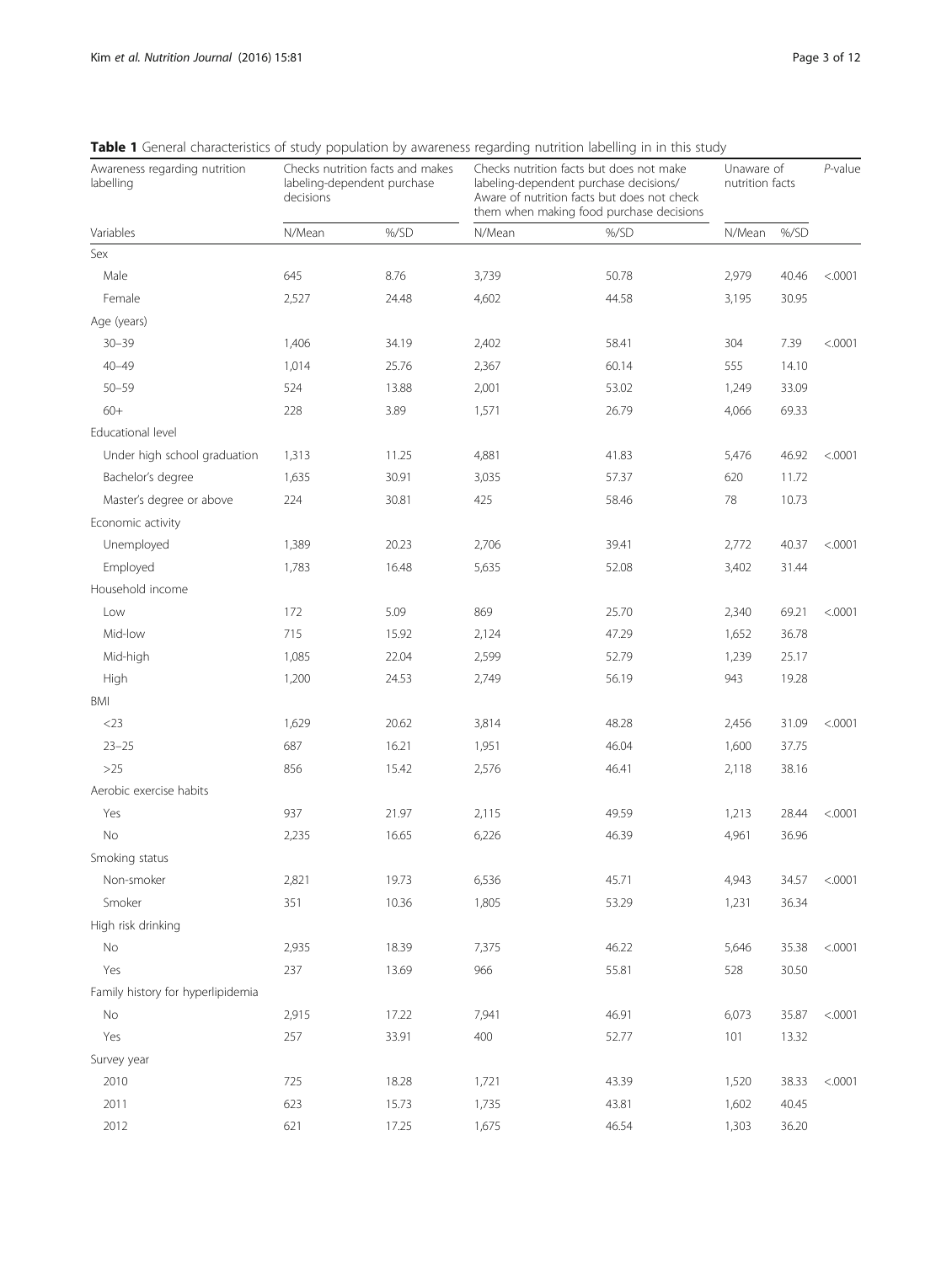| Page 4 of |  |
|-----------|--|
|-----------|--|

| 2013                               | 590   | 18.64 | 1,671 | 52.78 | 905   | 28.58 |         |
|------------------------------------|-------|-------|-------|-------|-------|-------|---------|
| 2014                               | 613   | 20.46 | 1,539 | 51.37 | 844   | 28.17 |         |
| Stress awareness                   |       |       |       |       |       |       |         |
| Low                                | 2,348 | 17.35 | 6,369 | 47.05 | 4,820 | 35.61 | < .0001 |
| High                               | 824   | 19.86 | 1,972 | 47.52 | 1,354 | 32.63 |         |
| Subjective health status           |       |       |       |       |       |       |         |
| Good                               | 1,187 | 20.41 | 2,941 | 50.56 | 1,689 | 29.04 | < .0001 |
| Normal                             | 1,611 | 18.44 | 4,239 | 48.51 | 2,888 | 33.05 |         |
| Bad                                | 374   | 11.94 | 1,161 | 37.07 | 1,597 | 50.99 |         |
| Average amount of daily fat intake | 46.39 | 0.77  | 46.34 | 0.51  | 33.16 | 0.55  | < .0001 |
| The frequency of eating out        |       |       |       |       |       |       |         |
| Less than four times a week        | 2,182 | 18.01 | 4,972 | 41.04 | 4,961 | 40.95 | < .0001 |
| More than five times a week        | 990   | 17.77 | 3,369 | 60.46 | 1,213 | 21.77 |         |
| Total                              | 3,172 | 17.93 | 8,341 | 47.16 | 6,174 | 34.91 |         |

Table 1 General characteristics of study population by awareness regarding nutrition labelling in in this study (Continued)

and >25). Aerobic exercise habits were based on the amount of aerobic exercise per week, with 150 min of exercise as the cutoff. The smoking status was defined as follows. Smoker group included the current smoker regardless the amount of smoking. Non-smoker group included the ex-smoker and people who have never smoke in their life. The high risk drinking was defined as people who consume more than seven (for males) or five (for females) drinks on a single occasion at least twice a week. The average amount of daily fat intake was calculated based on food intake of the day before survey (24 h recall method). Respondents were recorded the information about food intake of the day before survey, and investigator calculated the nutrient component based on this information. The frequency of eating out was categorized based on five times a week. Stress awareness was defined as the respondents' daily stress awareness and was classified as "high" or "low". Subjective health status was classified as "bad," "normal," or "good."

## Statistical analysis

We first examined the distribution of values by frequency and percentage for categorical variables or mean and standard deviation for continuous variables, showed the association between other independent variables and awareness of nutrition labelling. Next, we performed ANOVA for continuous variables to determine their relationship with the independent variables by comparing the means and standard deviations of the outcome variables. We also performed Chi-square tests to determine relationships with dyslipidemia diagnosis. Finally, multiple regression analysis was used to examine the association between awareness of nutrition labeling and

dyslipidemia indicators while controlling for potential confounding (independent) variables described above. We then performed logistic regression analysis of dyslipidemia risk based on the four dyslipidemia indicators. In addition, we carried out subgroup multiple logistic regression analysis by sex, age, educational level, BMI, and subjective health status to examine differences in nutrition labeling-mediated awareness and dyslipidemia risk. Sampling weights assigned to each participant were applied in the analyses to generalize the sampled data.

# Results

The data used in this study included 17,687 unique responses to the KNHANES V/VI from 2010 to 2014. Table [1](#page-2-0) shows the general characteristics of our study participants by awareness of nutrition labelling. Approximately 70 % of respondents were aware of nutrition labeling, but most did not actively check nutrition labels or make food purchasing decisions based on nutrition labels. Only about 20 % of these respondents made nutrition label-dependent food purchasing decisions. Females were more frequently in higher awareness level in nutrition labelling than males. The people with younger age, higher educational level, and higher income were more recognized for nutrition labelling than others. In addition, people who had more healthy behaviors were more frequent in higher awareness of nutrition labelling.

Table [2](#page-4-0) shows associations between the independent and outcome variables. The average values for dyslipidemia indicators (TC, TG, HDL cholesterol, and LDL cholesterol) were 190.88, 137.42, 50.86, and 112.54 mg/ dL, respectively. Individuals with higher awareness of nutrition labeling had positive association with low TC,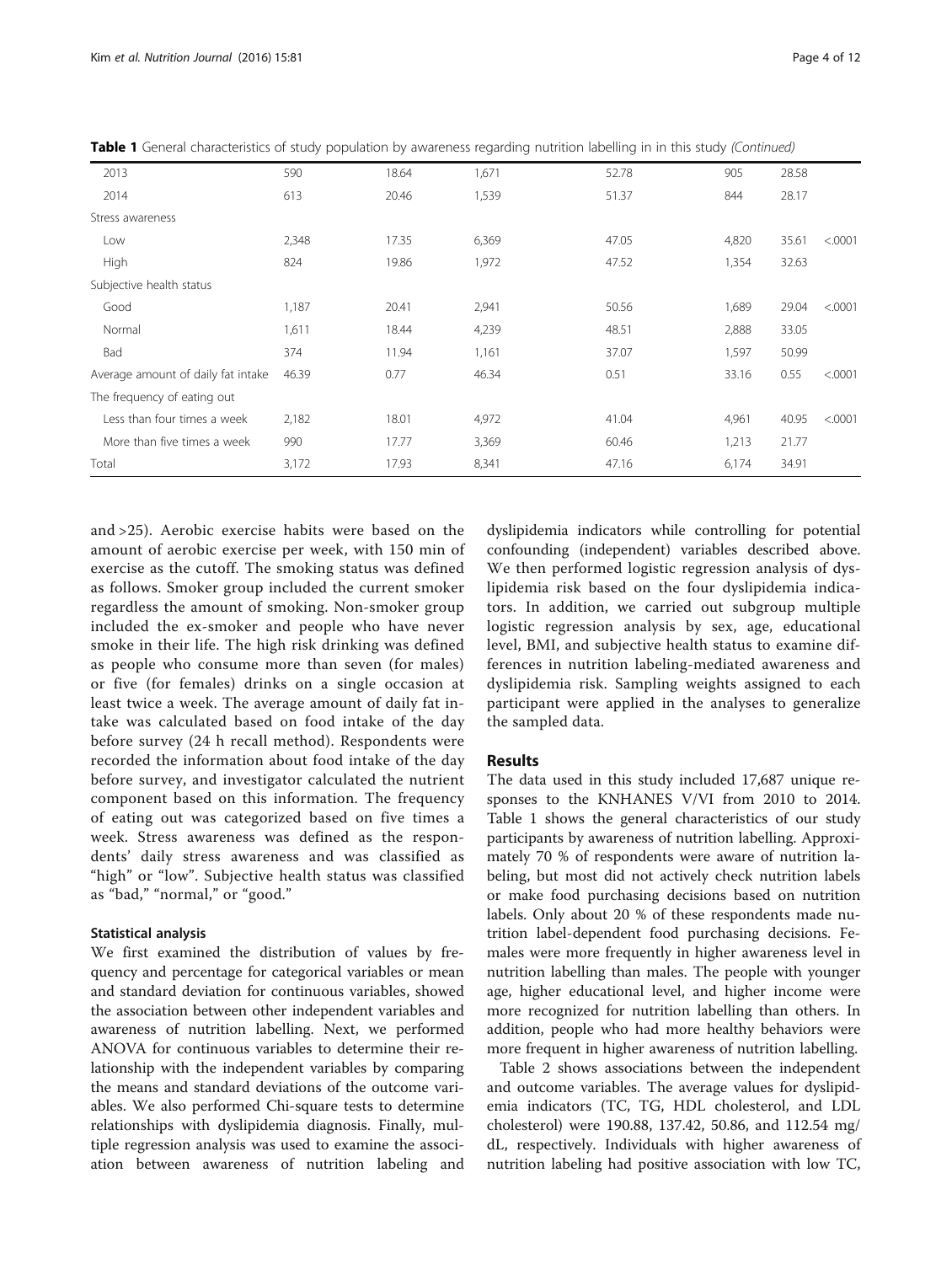| Variables                                                                                                                                                                       | Total cholesterol |       |            | Triglyceride |        |         |         | HDL cholesterol |            | LDL cholesterol |           | Dyslipidemia | $P$ -value     |       |              |       |         |
|---------------------------------------------------------------------------------------------------------------------------------------------------------------------------------|-------------------|-------|------------|--------------|--------|---------|---------|-----------------|------------|-----------------|-----------|--------------|----------------|-------|--------------|-------|---------|
|                                                                                                                                                                                 | (mq/dL)           |       |            | (mq/dL)      |        |         | (mq/dL) |                 |            | (mq/dL)         |           |              | Positive       |       | Negative     |       |         |
|                                                                                                                                                                                 | Mean              | SD    | $P$ -value | Mean         | SD     | P-value | Mean    | SD              | $P$ -value | Mean            | <b>SD</b> | $P$ -value   | $\overline{N}$ | %     | $\mathcal N$ | $\%$  |         |
| Awareness regarding nutrition labelling                                                                                                                                         |                   |       |            |              |        |         |         |                 |            |                 |           |              |                |       |              |       |         |
| Checks nutrition facts and makes<br>labeling-dependent purchase decisions                                                                                                       | 188.53            | 34.01 | 0.0399     | 111.89       | 79.41  | < .0001 | 55.48   | 12.75           | < .0001    | 110.68          | 30.10     | 0.0006       | 1,536          | 48.42 | 1,636        | 51.58 | < .0001 |
| Checks nutrition facts but does not<br>make labeling-dependent purchase<br>decisions/Aware of nutrition facts but<br>does not check them when making<br>food purchase decisions | 191.32            | 34.24 |            | 129.82       | 102.12 |         | 52.80   | 12.52           |            | 112.55          | 31.57     |              | 4,778          | 57.28 | 3,563        | 42.72 |         |
| Unaware of nutrition facts                                                                                                                                                      | 192.54            | 36.35 |            | 144.53       | 109.29 |         | 50.13   | 12.25           |            | 113.50          | 33.74     |              | 4,108          | 66.54 | 2,066        | 33.46 |         |
| Sex                                                                                                                                                                             |                   |       |            |              |        |         |         |                 |            |                 |           |              |                |       |              |       |         |
| Male                                                                                                                                                                            | 189.06            | 34.48 | < .0001    | 155.43       | 123.33 | < .0001 | 48.90   | 11.82           | < .0001    | 109.08          | 33.39     | < .0001      | 4,777          | 64.88 | 2.586        | 35.12 | < .0001 |
| Female                                                                                                                                                                          | 192.80            | 35.24 |            | 114.85       | 78.70  |         | 54.81   | 12.58           |            | 115.02          | 30.92     |              | 5,645          | 54.68 | 4,679        | 45.32 |         |
| Age (years)                                                                                                                                                                     |                   |       |            |              |        |         |         |                 |            |                 |           |              |                |       |              |       |         |
| $30 - 39$                                                                                                                                                                       | 183.28            | 33.23 | < .0001    | 116.04       | 97.17  | < .0001 | 54.78   | 12.67           | < .0001    | 105.30          | 29.70     | < .0001      | 1,816          | 44.16 | 2.296        | 55.84 | < .0001 |
| $40 - 49$                                                                                                                                                                       | 190.31            | 33.50 |            | 130.36       | 113.12 |         | 53.24   | 12.41           |            | 110.99          | 31.25     |              | 2,151          | 54.65 | 1,785        | 45.35 |         |
| $50 - 59$                                                                                                                                                                       | 199.50            | 34.47 |            | 142.52       | 109.54 |         | 52.56   | 12.75           |            | 118.43          | 33.11     |              | 2,595          | 68.76 | 1,179        | 31.24 |         |
| $60+$                                                                                                                                                                           | 192.14            | 36.17 |            | 136.74       | 89.46  |         | 49.90   | 12.18           |            | 114.89          | 32.61     |              | 3,860          | 65.81 | 2,005        | 34.19 |         |
| Educational level                                                                                                                                                               |                   |       |            |              |        |         |         |                 |            |                 |           |              |                |       |              |       |         |
| Under high school graduation                                                                                                                                                    | 192.88            | 35.56 | 0.1972     | 136.69       | 104.97 | 0.0105  | 51.73   | 12.58           | 0.1640     | 113.82          | 33.02     | 0.0338       | 7,343          | 62.92 | 4.327        | 37.08 | < .0001 |
| Bachelor's degree                                                                                                                                                               | 187.73            | 33.61 |            | 121.24       | 94.43  |         | 53.75   | 12.57           |            | 109.74          | 30.09     |              | 2,679          | 50.64 | 2,611        | 49.36 |         |
| Master's degree or above                                                                                                                                                        | 190.55            | 33.42 |            | 128.79       | 93.64  |         | 52.14   | 12.55           |            | 112.66          | 30.07     |              | 400            | 55.02 | 327          | 44.98 |         |
| Economic activity                                                                                                                                                               |                   |       |            |              |        |         |         |                 |            |                 |           |              |                |       |              |       |         |
| Unemployed                                                                                                                                                                      | 191.26            | 36.26 | 0.5049     | 125.39       | 87.09  | 0.0150  | 52.62   | 12.87           | 0.0188     | 113.57          | 32.13     | 0.1766       | 4,024          | 58.60 | 2.843        | 41.40 | 0.4833  |
| Employed                                                                                                                                                                        | 191.23            | 34.14 |            | 135.77       | 109.81 |         | 52.17   | 12.44           |            | 111.90          | 32.08     |              | 6,398          | 59.13 | 4,422        | 40.87 |         |
| Household income                                                                                                                                                                |                   |       |            |              |        |         |         |                 |            |                 |           |              |                |       |              |       |         |
| Low                                                                                                                                                                             | 191.86            | 36.26 | 0.5209     | 140.45       | 96.60  | 0.2011  | 50.15   | 12.60           | 0.0143     | 113.62          | 33.65     | 0.3923       | 2,249          | 66.52 | 1.132        | 33.48 | < .0001 |
| Mid-low                                                                                                                                                                         | 191.04            | 35.62 |            | 133.31       | 110.04 |         | 52.20   | 12.58           |            | 112.18          | 32.03     |              | 2,634          | 58.65 | 1,857        | 41.35 |         |
| Mid-high                                                                                                                                                                        | 190.33            | 34.21 |            | 128.97       | 101.42 |         | 52.99   | 12.49           |            | 111.55          | 32.33     |              | 2,750          | 55.86 | 2,173        | 44.14 |         |
| High                                                                                                                                                                            | 191.92            | 34.22 |            | 127.06       | 97.02  |         | 53.36   | 12.59           |            | 113.15          | 30.80     |              | 2,789          | 57.01 | 2,103        | 42.99 |         |
| <b>BMI</b>                                                                                                                                                                      |                   |       |            |              |        |         |         |                 |            |                 |           |              |                |       |              |       |         |
| $<$ 23                                                                                                                                                                          | 185.60            | 33.75 | < .0001    | 106.94       | 79.58  | < .0001 | 55.72   | 13.07           | < .0001    | 108.50          | 30.34     | < .0001      | 3,666          | 46.41 | 4.233        | 53.59 | < .0001 |

<span id="page-4-0"></span>Table 2 The association between awareness on nutrition labelling and 4 indicators related to dyslipidemia or diagnosis of dyslipidemia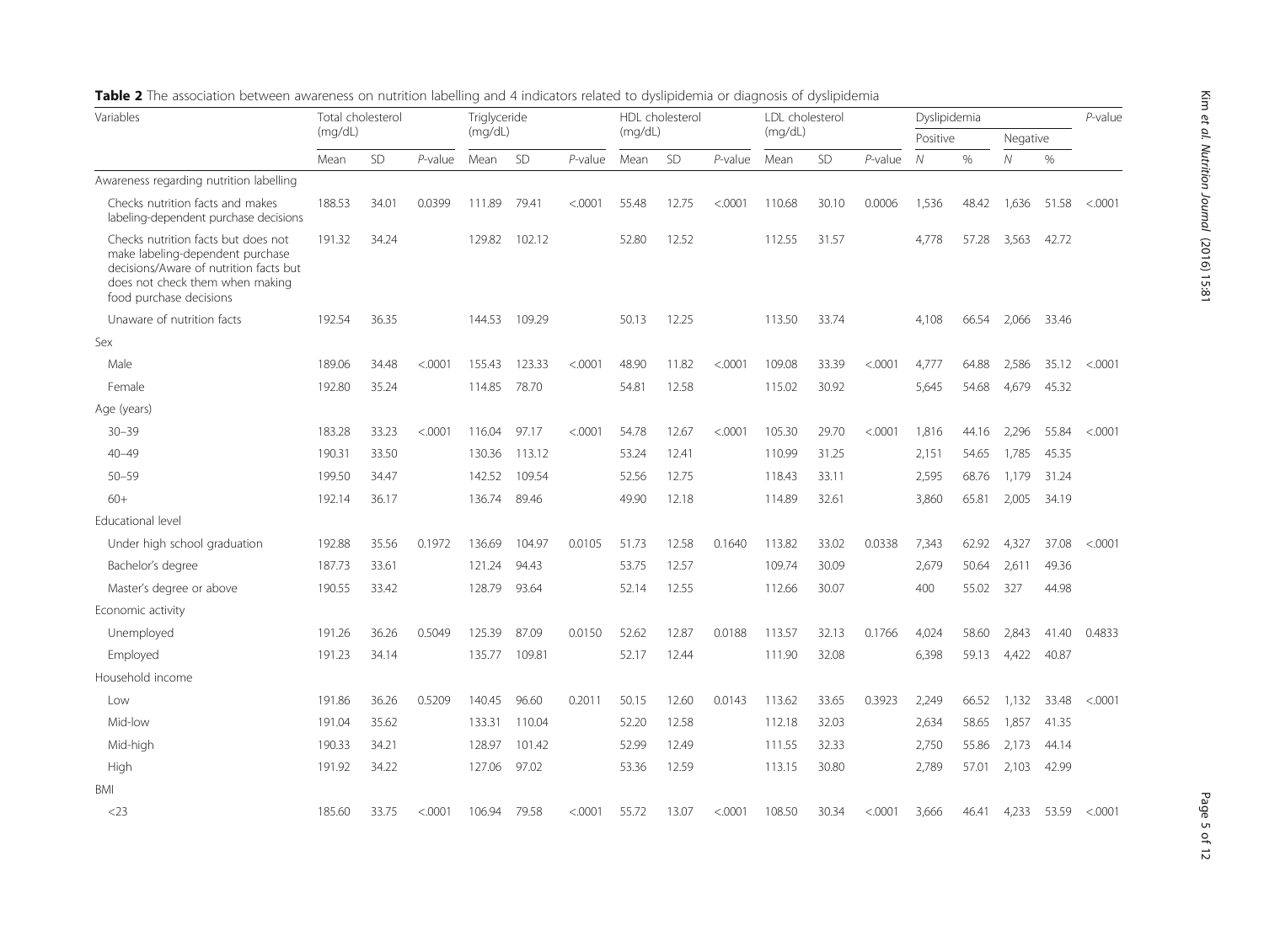|  |  | Table 2 The association between awareness on nutrition labelling and 4 indicators related to dyslipidemia or diagnosis of dyslipidemia (Continued) |  |  |  |  |  |  |
|--|--|----------------------------------------------------------------------------------------------------------------------------------------------------|--|--|--|--|--|--|
|--|--|----------------------------------------------------------------------------------------------------------------------------------------------------|--|--|--|--|--|--|

| $23 - 25$                         | 192.73  | 34.30  |         | 136.59 | 100.29  |         | 51.06  | 11.92  |         | 114.35  | 31.64  |         | 2,683  | 63.31 | 1,555 | 36.69 |         |
|-----------------------------------|---------|--------|---------|--------|---------|---------|--------|--------|---------|---------|--------|---------|--------|-------|-------|-------|---------|
| $>25$                             | 198.14  | 35.85  |         | 163.34 | 119.96  |         | 48.53  | 11.11  |         | 116.93  | 34.14  |         | 4,073  | 73.39 | 1,477 | 26.61 |         |
| Aerobic exercise habits           |         |        |         |        |         |         |        |        |         |         |        |         |        |       |       |       |         |
| Yes                               | 190.61  | 33.52  | 0.4412  | 126.55 | 96.47   | < .0001 | 53.42  | 12.90  | < .0001 | 111.87  | 31.27  | 0.9488  | 2,425  | 56.86 | 1.840 | 43.14 | 0.0016  |
| No                                | 191.45  | 35.43  |         | 133.39 | 103.28  |         | 52.01  | 12.50  |         | 112.76  | 32.36  |         | 7,997  | 59.58 | 5,425 | 40.42 |         |
| Smoking status                    |         |        |         |        |         |         |        |        |         |         |        |         |        |       |       |       |         |
| Non-smoker                        | 191.20  | 34.87  | < .0001 | 123.16 | 89.01   | < .0001 | 52.98  | 12.51  | < .0001 | 113.59  | 31.11  | 0.2760  | 8,152  | 57.01 | 6,148 | 42.99 | < .0001 |
| Smoker                            | 191.41  | 35.42  |         | 167.97 | 137.71  |         | 49.67  | 12.67  |         | 108.15  | 35.69  |         | 2,270  | 67.02 | 1,117 | 32.98 |         |
| High risk drinking                |         |        |         |        |         |         |        |        |         |         |        |         |        |       |       |       |         |
| No                                | 190.96  | 34.90  | < 0001  | 125.77 | 89.46   | < .0001 | 52.13  | 12.44  | < .0001 | 113.68  | 31.34  | < .0001 | 9,254  | 58.00 | 6,702 | 42.00 | < .0001 |
| Yes                               | 193.88  | 35.57  |         | 186.79 | 169.14  |         | 54.38  | 13.89  |         | 102.14  | 36.89  |         | 1,168  | 67.48 | 563   | 32.52 |         |
| Family history for hyperlipidemia |         |        |         |        |         |         |        |        |         |         |        |         |        |       |       |       |         |
| No                                | 191.12  | 34.91  | < .0001 | 132.05 | 102.08  | 0.1179  | 52.24  | 12.58  | 0.1999  | 112.46  | 32.11  | 0.0020  | 9,995  | 59.04 | 6,934 | 40.96 | 0.1381  |
| Yes                               | 194.05  | 36.41  |         | 124.93 | 92.97   |         | 54.65  | 13.00  |         | 114.41  | 32.06  |         | 427    | 56.33 | 331   | 43.67 |         |
| Survey year                       |         |        |         |        |         |         |        |        |         |         |        |         |        |       |       |       |         |
| 2010                              | 190.41  | 35.86  | 0.0245  | 130.30 | 98.76   | 0.0539  | 52.71  | 12.77  | < .0001 | 111.64  | 32.60  | 0.0032  | 2,294  | 57.84 | 1,672 | 42.16 | 0.0189  |
| 2011                              | 192.84  | 36.05  |         | 132.72 | 106.89  |         | 52.93  | 12.80  |         | 113.36  | 32.66  |         | 2,352  | 59.39 | 1,608 | 40.61 |         |
| 2012                              | 191.79  | 34.76  |         | 130.01 | 98.86   |         | 51.46  | 12.45  |         | 114.33  | 31.93  |         | 2,187  | 60.77 | 1,412 | 39.23 |         |
| 2013                              | 190.80  | 34.06  |         | 133.48 | 106.04  |         | 52.15  | 12.30  |         | 111.95  | 32.09  |         | 1,879  | 59.35 | 1,287 | 40.65 |         |
| 2014                              | 190.05  | 33.47  |         | 132.59 | 97.21   |         | 52.36  | 12.62  |         | 111.17  | 30.81  |         | 1,710  | 57.08 | 1,286 | 42.92 |         |
| Stress awareness                  |         |        |         |        |         |         |        |        |         |         |        |         |        |       |       |       |         |
| Low                               | 191.18  | 34.87  | 0.1373  | 131.38 | 99.14   | 0.3396  | 52.23  | 12.58  | 0.9746  | 112.67  | 32.04  | 0.2953  | 8,020  | 59.25 | 5,517 | 40.75 | 0.1178  |
| High                              | 191.46  | 35.33  |         | 132.92 | 109.72  |         | 52.73  | 12.69  |         | 112.14  | 32.32  |         | 2,402  | 57.88 | 1,748 | 42.12 |         |
| Subjective health status          |         |        |         |        |         |         |        |        |         |         |        |         |        |       |       |       |         |
| Good                              | 191.50  | 34.39  | 0.0008  | 126.37 | 95.89   | 0.0031  | 53.29  | 12.74  | < .0001 | 112.93  | 31.31  | 0.0005  | 3,316  | 57.01 | 2,501 | 42.99 | < .0001 |
| Normal                            | 191.20  | 34.43  |         | 133.28 | 106.44  |         | 52.25  | 12.57  |         | 112.30  | 32.02  |         | 5,173  | 59.20 | 3,565 | 40.80 |         |
| Bad                               | 190.88  | 37.50  |         | 137.42 | 98.28   |         | 50.86  | 12.33  |         | 112.54  | 33.77  |         | 1,933  | 61.72 | 1,199 | 38.28 |         |
| The frequency of eating out       |         |        |         |        |         |         |        |        |         |         |        |         |        |       |       |       |         |
| Less than four times a week       | 191.43  | 35.53  | 0.0007  | 128.23 | 96.74   | 0.8791  | 52.55  | 12.76  | 0.9080  | 113.24  | 32.19  | 0.0001  | 7,138  | 58.92 | 4,977 | 41.08 | 0.9811  |
| More than five times a week       | 190.83  | 33.75  |         | 139.38 | 111.40  |         | 51.90  | 12.28  |         | 111.05  | 31.86  |         | 3,284  | 58.94 | 2,288 | 41.06 |         |
| Total                             | 191.243 | 34.976 |         | 131.74 | 101.717 |         | 52.347 | 12.611 |         | 112.548 | 32.105 |         | 10,422 | 58.92 | 7,265 | 41.08 |         |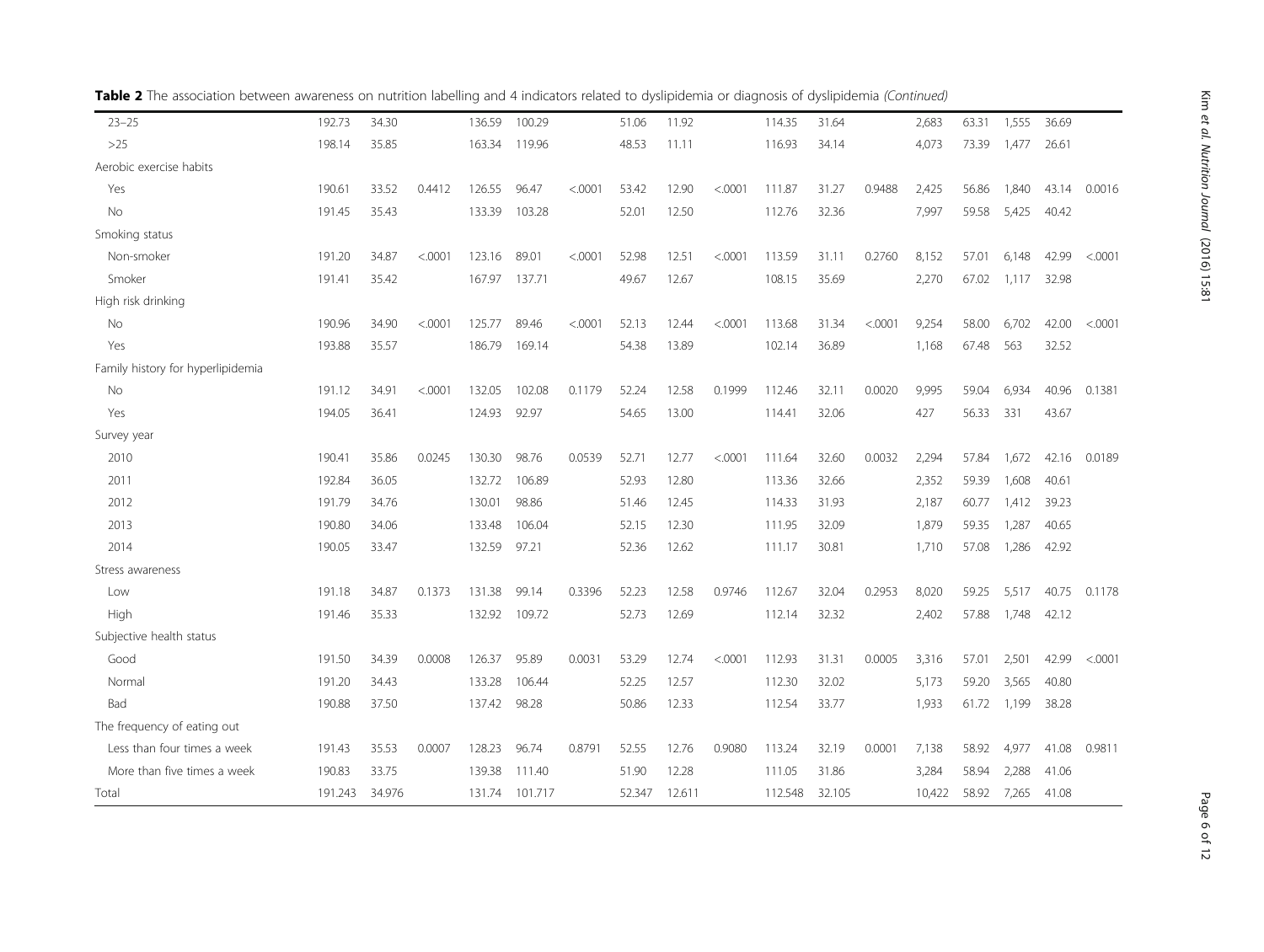| Variables                                                                                                                                                                       | Total cholesterol<br>(mq/dL) |       |            | Triglyceride<br>(mq/dL) |       |            | HDL cholesterol<br>(mq/dL) |       |         | LDL cholesterol<br>(mq/dL) |           |            | Dyslipidemia |         |       |         |
|---------------------------------------------------------------------------------------------------------------------------------------------------------------------------------|------------------------------|-------|------------|-------------------------|-------|------------|----------------------------|-------|---------|----------------------------|-----------|------------|--------------|---------|-------|---------|
|                                                                                                                                                                                 | β                            | SE    | $P$ -value | $\beta$                 | SE    | $P$ -value | $\beta$                    | SE    | P-value | ß                          | <b>SE</b> | $P$ -value | <b>OR</b>    | 95 % CI |       | P-value |
| Awareness on nutrition labelling                                                                                                                                                |                              |       |            |                         |       |            |                            |       |         |                            |           |            |              |         |       |         |
| Checks nutrition facts and makes<br>labeling-dependent purchase decisions                                                                                                       | 0.837                        | 1.056 | 0.4280     | $-11.803$               | 3.061 | 0.0001     | 1.259                      | 0.357 | 0.0004  | 1.938                      | 0.994     | 0.0515     | 0.806        | 0.709   | 0.917 | 0.0011  |
| Checks nutrition facts but does not<br>make labeling-dependent purchase<br>decisions/Aware of nutrition facts but<br>does not check them when making<br>food purchase decisions | 2.350                        | 0.783 | 0.0028     | $-7.170$                | 2.725 | 0.0086     | 0.799                      | 0.249 | 0.0014  | 2.985                      | 0.774     | 0.0001     | 0.919        | 0.828   | 1.020 | 0.1110  |
| Unaware of nutrition facts                                                                                                                                                      | Ref                          |       |            | Ref                     |       |            | Ref                        |       |         | Ref                        |           |            | 1.000        |         |       |         |
| Sex                                                                                                                                                                             |                              |       |            |                         |       |            |                            |       |         |                            |           |            |              |         |       |         |
| Male                                                                                                                                                                            | $-5.197$                     | 0.833 | < .0001    | 27.026                  | 2.565 | < .0001    | $-6.089$                   | 0.279 | < .0001 | $-4.513$                   | 0.768     | < .0001    | 1.395        | 1.265   | 1.537 | < .0001 |
| Female                                                                                                                                                                          | Ref                          |       |            | Ref                     |       |            | Ref                        |       |         | Ref                        |           |            | 1.000        |         |       |         |
| Age (years)                                                                                                                                                                     |                              |       |            |                         |       |            |                            |       |         |                            |           |            |              |         |       |         |
| $30 - 39$                                                                                                                                                                       | $-10.395$                    | 1.105 | < .0001    | $-6.634$                | 3.267 | 0.0426     | 1.822                      | 0.372 | < .0001 | $-10.890$                  | 1.056     | < .0001    | 0.497        | 0.432   | 0.572 | < .0001 |
| 40-49                                                                                                                                                                           | $-5.299$                     | 1.035 | < .0001    | 6.350                   | 3.465 | 0.0672     | 0.706                      | 0.367 | 0.0544  | $-7.275$                   | 1.001     | < .0001    | 0.678        | 0.596   | 0.772 | < .0001 |
| $50 - 59$                                                                                                                                                                       | 3.804                        | 0.985 | 0.0001     | 11.906                  | 3.065 | 0.0001     | 1.012                      | 0.322 | 0.0018  | 0.411                      | 0.940     | 0.6623     | 1.168        | 1.025   | 1.331 | 0.0198  |
| $60+$                                                                                                                                                                           | Ref                          |       |            | Ref                     |       |            | Ref                        |       |         | Ref                        |           |            | 1.000        |         |       |         |
| Educational level                                                                                                                                                               |                              |       |            |                         |       |            |                            |       |         |                            |           |            |              |         |       |         |
| Under high school graduation                                                                                                                                                    | $-2.553$                     | 1.535 | 0.0966     | 1.013                   | 4.692 | 0.8291     | 0.221                      | 0.548 | 0.6871  | $-2.976$                   | 1.456     | 0.0413     | 0.983        | 0.801   | 1.206 | 0.8674  |
| Bachelor's degree                                                                                                                                                               | $-2.206$                     | 1.508 | 0.1438     | $-3.499$                | 4.603 | 0.4474     | 0.206                      | 0.537 | 0.7017  | $-1.712$                   | 1.417     | 0.2273     | 0.954        | 0.776   | 1.173 | 0.6558  |
| Master's degree or above                                                                                                                                                        | Ref                          |       |            | Ref                     |       |            | Ref                        |       |         | Ref                        |           |            | 1.000        |         |       |         |
| Economic activity                                                                                                                                                               |                              |       |            |                         |       |            |                            |       |         |                            |           |            |              |         |       |         |
| Unemployed                                                                                                                                                                      | 0.749                        | 0.794 | 0.3461     | 4.398                   | 2.187 | 0.0446     | $-0.464$                   | 0.251 | 0.0653  | 0.333                      | 0.729     | 0.6480     | 1.153        | 1.049   | 1.267 | 0.0031  |
| Employed                                                                                                                                                                        | Ref                          |       |            | Ref                     |       |            | Ref                        |       |         | Ref                        |           |            | 1.000        |         |       |         |
| Household income                                                                                                                                                                |                              |       |            |                         |       |            |                            |       |         |                            |           |            |              |         |       |         |
| Low                                                                                                                                                                             | 0.258                        | 1.039 | 0.8042     | 2.602                   | 3.436 | 0.4491     | $-0.585$                   | 0.389 | 0.1331  | 0.323                      | 1.031     | 0.7544     | 1.076        | 0.946   | 1.223 | 0.2677  |
| Mid-low                                                                                                                                                                         | $-0.302$                     | 0.876 | 0.7302     | $-0.916$                | 3.057 | 0.7644     | $-0.196$                   | 0.303 | 0.5180  | 0.077                      | 0.805     | 0.9237     | 0.926        | 0.829   | 1.035 | 0.1771  |
| Mid-high                                                                                                                                                                        | 0.064                        | 0.848 | 0.9399     | $-2.031$                | 2.702 | 0.4524     | 0.012                      | 0.269 | 0.9648  | 0.458                      | 0.808     | 0.5705     | 0.953        | 0.858   | 1.059 | 0.3729  |
| High                                                                                                                                                                            | Ref                          |       |            | Ref                     |       |            | Ref                        |       |         | Ref                        |           |            | 1.000        |         |       |         |
| BMI                                                                                                                                                                             |                              |       |            |                         |       |            |                            |       |         |                            |           |            |              |         |       |         |
| $<$ 23                                                                                                                                                                          | $-13.918$                    | 0.749 | < .0001    | $-55.011$               | 2.572 | < .0001    | 6.944                      | 0.253 | < .0001 | $-9.860$                   | 0.725     | < .0001    | 0.306        | 0.280   | 0.335 | < .0001 |
| $23 - 25$                                                                                                                                                                       | $-7.322$                     | 0.869 | < .0001    | $-27.998$               | 3.190 | < .0001    | 2.754                      | 0.265 | < .0001 | $-4.477$                   | 0.795     | < .0001    | 0.566        | 0.509   | 0.629 | < .0001 |
| $>25$                                                                                                                                                                           | Ref                          |       |            | Ref                     |       |            | Ref                        |       |         | Ref                        |           |            | 1.000        |         |       |         |

<span id="page-6-0"></span>Table 3 The results of multiple regression or logistic regression analysis to examine the association between awareness on nutrition labelling and outcome variables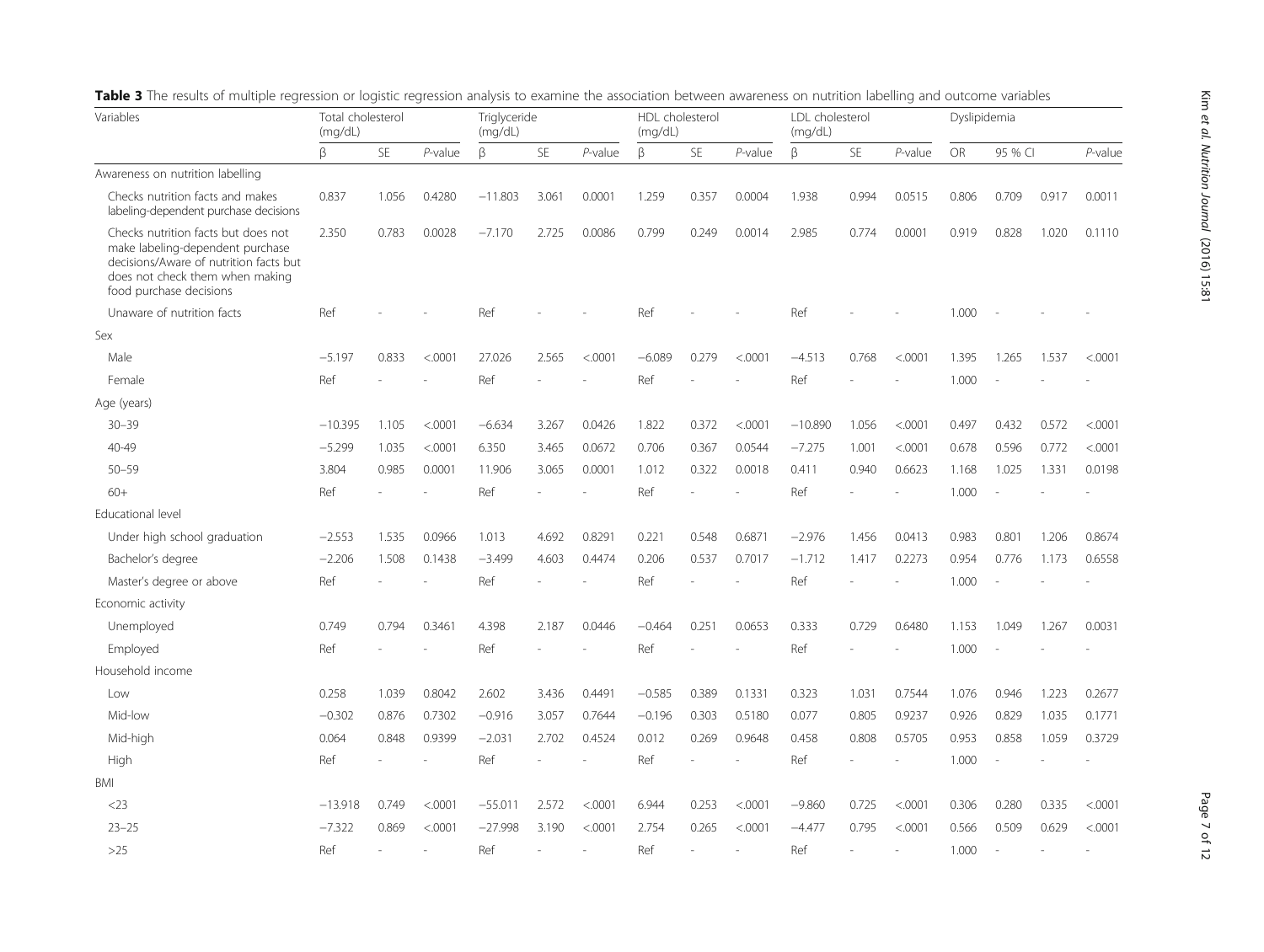| Aerobic exercise habits            |          |       |         |          |       |         |          |       |         |           |       |         |       |       |       |         |
|------------------------------------|----------|-------|---------|----------|-------|---------|----------|-------|---------|-----------|-------|---------|-------|-------|-------|---------|
| Yes                                | Ref      |       |         | Ref      |       |         | Ref      |       |         | Ref       |       |         | 1.000 |       |       |         |
| No                                 | 0.783    | 0.752 | 0.2981  | 10.527   | 2.478 | < .0001 | $-1.456$ | 0.255 | < .0001 | 0.134     | 0.717 | 0.8517  | 1.090 | 0.992 | 1.199 | 0.0731  |
| Smoking status                     |          |       |         |          |       |         |          |       |         |           |       |         |       |       |       |         |
| Non-smoker                         | Ref      |       |         | Ref      |       |         | Ref      |       |         | Ref       |       |         | 1.000 |       |       |         |
| Smoker                             | 3.364    | 0.916 | 0.0003  | 26.004   | 3.516 | < .0001 | $-1.325$ | 0.301 | < .0001 | $-0.512$  | 0.910 | 0.5739  | 1.445 | 1.292 | 1.616 | < .0001 |
| High risk drinking                 |          |       |         |          |       |         |          |       |         |           |       |         |       |       |       |         |
| No                                 | Ref      |       |         | Ref      |       |         | Ref      |       |         | Ref       |       |         | 1.000 |       |       |         |
| Yes                                | 2.614    | 1.123 | 0.0202  | 41.059   | 5.895 | < .0001 | 4.954    | 0.366 | < .0001 | $-10.553$ | 1.190 | < .0001 | 1.229 | 1.066 | 1.416 | 0.0046  |
| Family history for hyperlipidemia  |          |       |         |          |       |         |          |       |         |           |       |         |       |       |       |         |
| No                                 | Ref      |       |         | Ref      |       |         | Ref      |       |         | Ref       |       |         | 1.000 |       |       |         |
| Yes                                | 6.016    | 1.501 | < .0001 | 5.369    | 4.264 | 0.2083  | 0.477    | 0.531 | 0.3687  | 4.465     | 1.380 | 0.0013  | 1.307 | 1.096 | 1.560 | 0.0028  |
| Survey year                        |          |       |         |          |       |         |          |       |         |           |       |         |       |       |       |         |
| 2010                               | 0.362    | 1.093 | 0.7404  | $-9.251$ | 3.187 | 0.0038  | 1.093    | 0.354 | 0.0021  | 1.120     | 1.007 | 0.2663  | 0.998 | 0.878 | 1.134 | 0.9711  |
| 2011                               | 1.526    | 1.090 | 0.1619  | $-6.695$ | 3.336 | 0.0451  | 1.137    | 0.349 | 0.0012  | 1.728     | 1.003 | 0.0854  | 1.000 | 0.876 | 1.142 | 0.9992  |
| 2012                               | 1.877    | 1.114 | 0.0922  | $-5.973$ | 3.523 | 0.0904  | $-0.092$ | 0.389 | 0.8141  | 3.163     | 1.055 | 0.0028  | 1.117 | 0.975 | 1.278 | 0.1106  |
| 2013                               | $-0.479$ | 1.062 | 0.6523  | $-4.680$ | 3.494 | 0.1807  | 0.513    | 0.353 | 0.1464  | $-0.056$  | 1.028 | 0.9567  | 1.030 | 0.900 | 1.179 | 0.6653  |
| 2014                               | Ref      |       |         | Ref      |       |         | Ref      |       |         | Ref       |       |         | 1.000 |       |       |         |
| Stress awareness                   |          |       |         |          |       |         |          |       |         |           |       |         |       |       |       |         |
| Low                                | Ref      |       |         | Ref      |       |         | Ref      |       |         | Ref       |       |         | 1.000 |       |       |         |
| High                               | 0.443    | 0.757 | 0.5589  | 2.219    | 2.994 | 0.4588  | 0.281    | 0.263 | 0.2850  | $-0.282$  | 0.732 | 0.6998  | 0.994 | 0.907 | 1.089 | 0.8906  |
| Subjective health status           |          |       |         |          |       |         |          |       |         |           |       |         |       |       |       |         |
| Good                               | 0.979    | 1.014 | 0.3347  | $-8.120$ | 3.109 | 0.0092  | 1.710    | 0.330 | < .0001 | 0.894     | 0.853 | 0.2949  | 0.942 | 0.829 | 1.070 | 0.3556  |
| Normal                             | 0.972    | 0.978 | 0.3209  | $-2.164$ | 2.945 | 0.4627  | 0.761    | 0.299 | 0.0109  | 0.643     | 0.855 | 0.4521  | 1.056 | 0.937 | 1.190 | 0.3686  |
| Bad                                | Ref      |       |         | Ref      |       |         | Ref      |       |         | Ref       |       |         | 1.000 |       |       |         |
| Average amount of daily fat intake | 0.040    | 0.011 | 0.0002  | $-0.030$ | 0.036 | 0.4076  | 0.008    | 0.003 | 0.0139  | 0.038     | 0.010 | 0.0002  | 1.000 | 0.999 | 1.001 | 0.9479  |
| The frequency of eating out        |          |       |         |          |       |         |          |       |         |           |       |         |       |       |       |         |
| Less than four times a week        | Ref      |       |         | Ref      |       |         | Ref      |       |         | Ref       |       |         | 1.000 |       |       |         |
| More than five times a week        | 1.374    | 0.801 | 0.0867  | $-2.755$ | 2.835 | 0.3314  | 0.074    | 0.258 | 0.7748  | 1.851     | 0.794 | 0.0199  | 1.043 | 0.943 | 1.153 | 0.4132  |

Table 3 The results of multiple regression or logistic regression analysis to examine the association between awareness on nutrition labelling and outcome variables (Continued)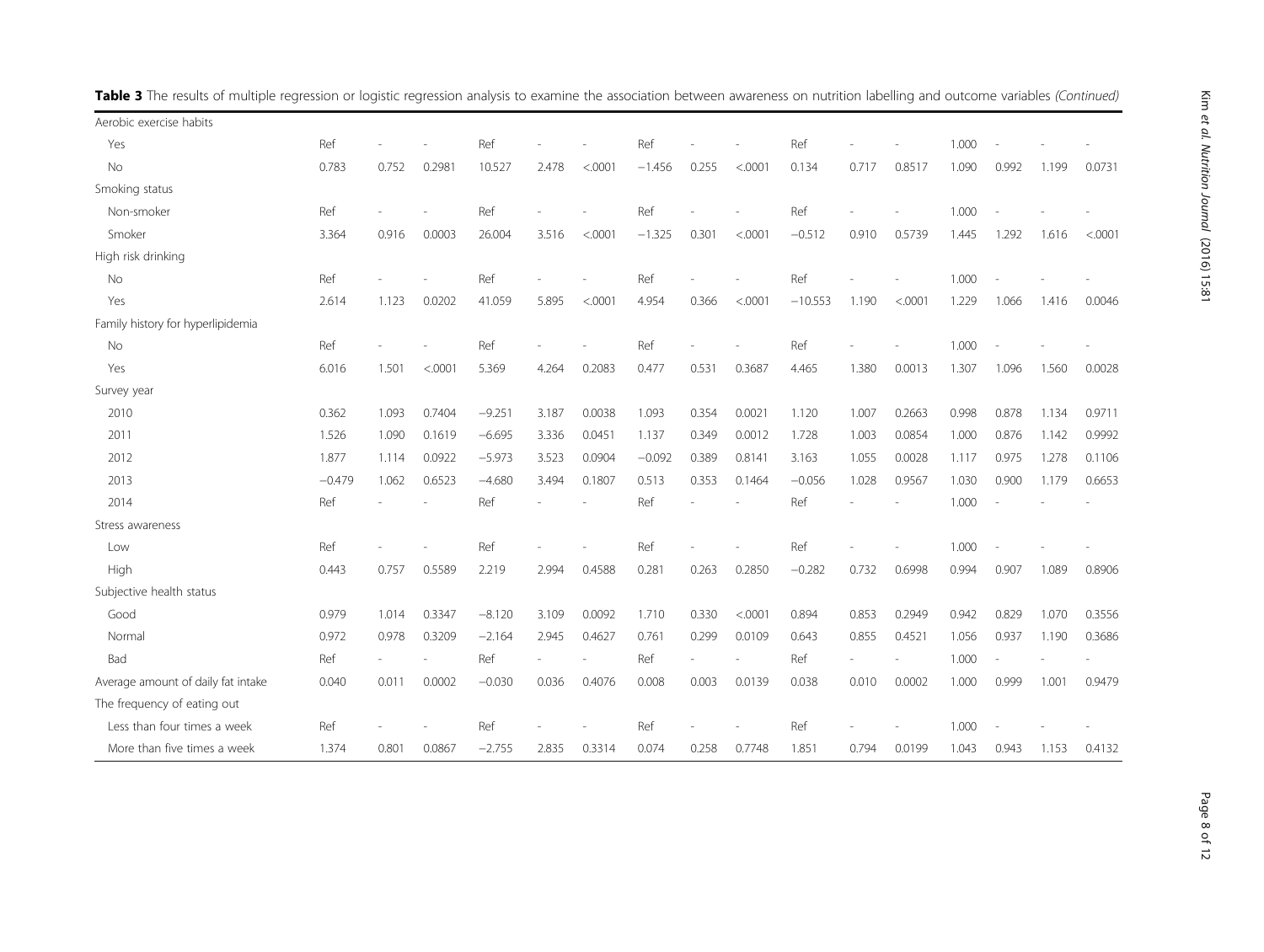low TG, high HDL cholesterol, low LDL cholesterol, and less diagnosis of dyslipidemia than individuals with lower awareness. Likewise, subjects with dyslipidemia were more likely to have lower awareness of nutrition labeling. In addition, older or male individuals were more frequently diagnosed with dyslipidemia, as were subjects with lower socio-economic status, educational level, or household income.

Table [3](#page-6-0) shows results of our multiple and logistic regression analysis to investigate the association between awareness of nutrition labeling and outcome variables related to dyslipidemia. Individuals with higher awareness of nutrition labeling had lower TG and higher HDL cholesterol levels than those with lower awareness, although we observed some negative associations between awareness and TC and LDL cholesterol levels. Male or older individuals generally had association with high risk levels of four indicators, while individuals with healthy behaviors had association with low risk levels of those. The results of our logistic regression analysis to examine the association between awareness of nutrition labeling and risk of dyslipidemia show that individuals with higher awareness of nutrition labelling had a lower risk of dyslipidemia than individuals who did not. Risk of

dyslipidemia was also higher in males, older participants, and individuals with unhealthy behaviors.

We also performed subgroup multiple logistic regression analysis to examine possible associations between nutrition labeling awareness and the risk of dyslipidemia with respect to sex, age, educational level, BMI, subjective health status, and the frequency of eating out. Although the interactions between subgroup variables and labeling awareness were only analyzed for sex and age, we did note positive associations between low risk of dyslipidemia and higher awareness in each group. In general, these positive association were more noticeable in males, younger individuals, those with the low educational level, obese participants, and those with the less than four times a week of eating out (Figs. 1 and [2](#page-9-0)).

## **Discussion**

After 1995, nutrition labeling was mandated by the South Korean government to improve consumer information regarding food purchases. Its expansion since then is expected to positively impact the overall health status in South Korea, especially in patients with certain chronic diseases [\[10](#page-11-0)]. Thus, we hypothesized that



labelling and risk of dyslipidemia according to sex, age, and educational level. \*Awareness regarding nutrition labelling = A1: checks nutrition facts and makes labeling-dependent purchase decisions, A2: checks nutrition facts but does not make labeling-dependent purchase decisions/aware of nutrition facts but does not check them when making food purchase decisions, and ref = unaware of nutrition facts. The OR is marked as square point; and results were statistically significant if each bar as marked to SD is not reached the cutoff line in 1.00. \*UCL = 95 % upper confidence limit, LCL = 95 % lower confidence limit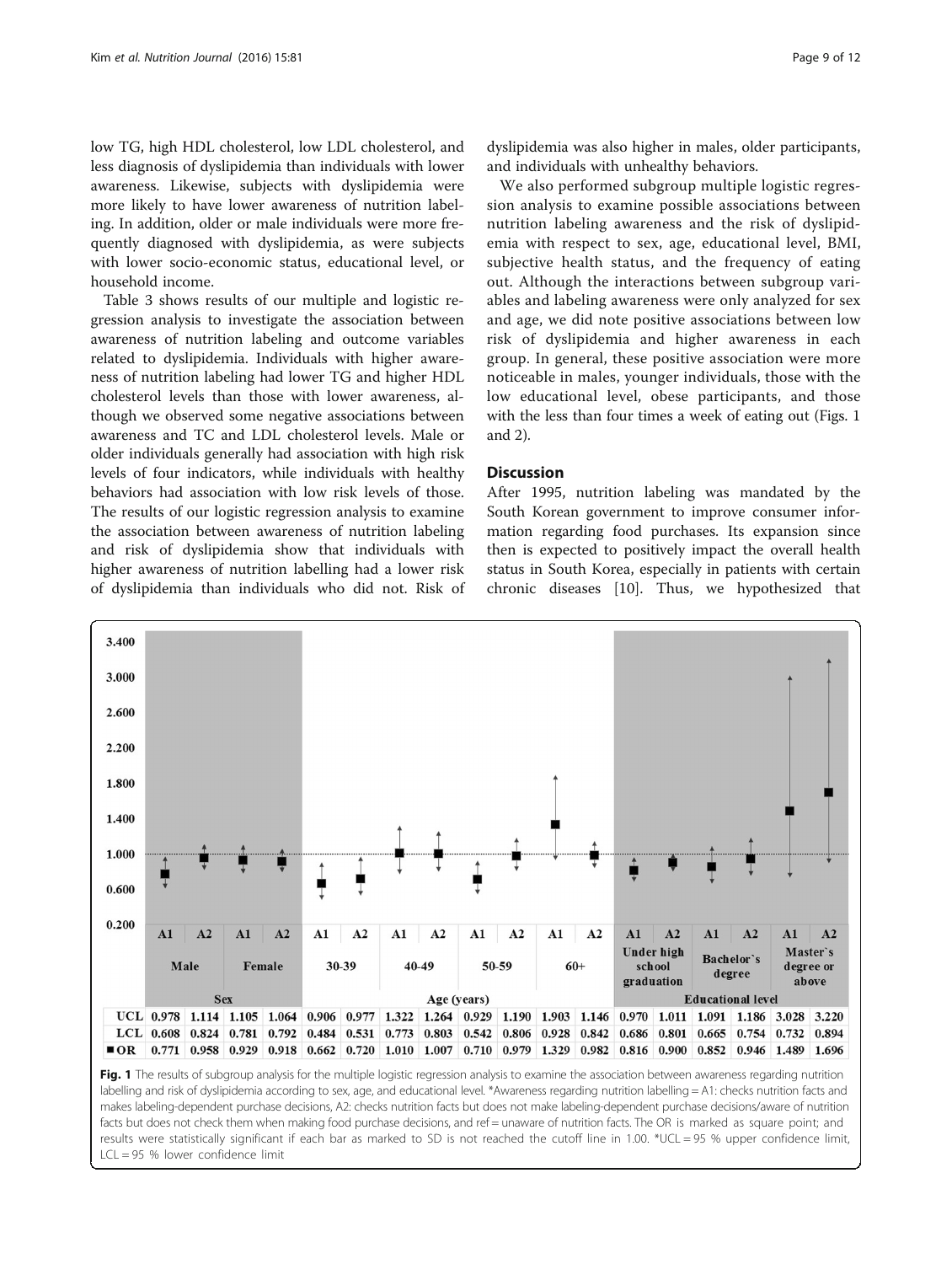<span id="page-9-0"></span>

awareness of nutrition labeling significantly affects dietrelated health status, particularly dyslipidemia, and explored possible associations between awareness level and risk of dyslipidemia in individuals not yet diagnosed.

Our findings indicate that a higher awareness level was inversely related to the risk of dyslipidemia, especially with respect to TG and HDL cholesterol indicators [[22\]](#page-11-0). Previous studies have already shown that nutrition labeling is positively associated with patient selfmanagement of chronic diseases, such as the changing of their dietary habits. In addition, introducing nutrition labeling may reduce obesity and promote certain healthy behaviors [[10](#page-11-0), [23](#page-11-0)]. However, simply introduction of the labeling cannot be effective without a detailed review of how people perceive and use the system [[24\]](#page-11-0). Therefore, we focused on people's self-reported awareness level of nutrition labeling rather than only examining the effects of its initial implementation. We observed similar trends to those in previous studies, but considering the poor management of dyslipidemia and mortality due to CVD in many patients, our findings could provide an effective prophylactic alternative for control of dyslipidemia.

Our subgroup analysis showed other interesting findings, such as the positive impact of higher labeling awareness in younger individuals, likely due to their general concern regarding diet choices [[25](#page-11-0)]. Therefore, more public health promotion of nutrition labeling should be provided for elderly populations. Differences by sex regarding the impact of nutrition labeling were significant in only males. This also similar with reason due to age, the females had more attention for manage their health and body shape than males. In addition, there were greater impact by higher awareness of nutrition labelling than others. The nutrition labelling system in South Korea was applied into food materials for home cooking as well as meals sold by a restaurant. Based on results, the introduction of food labelling system in South Korea might be helpful in improving the health behavior of South Korean when choice the food materials for home cooking rather than eating out. Also, such results might be caused by differences of attention for health, because the people with less eating out had more attention for manage their and their family's health. Because nutrition labeling appeared to have a greater impact in individuals with lower educational level, perhaps introduction of the system has improved accessibility of health information for economically vulnerable populations [[25\]](#page-11-0). The impact was also greater in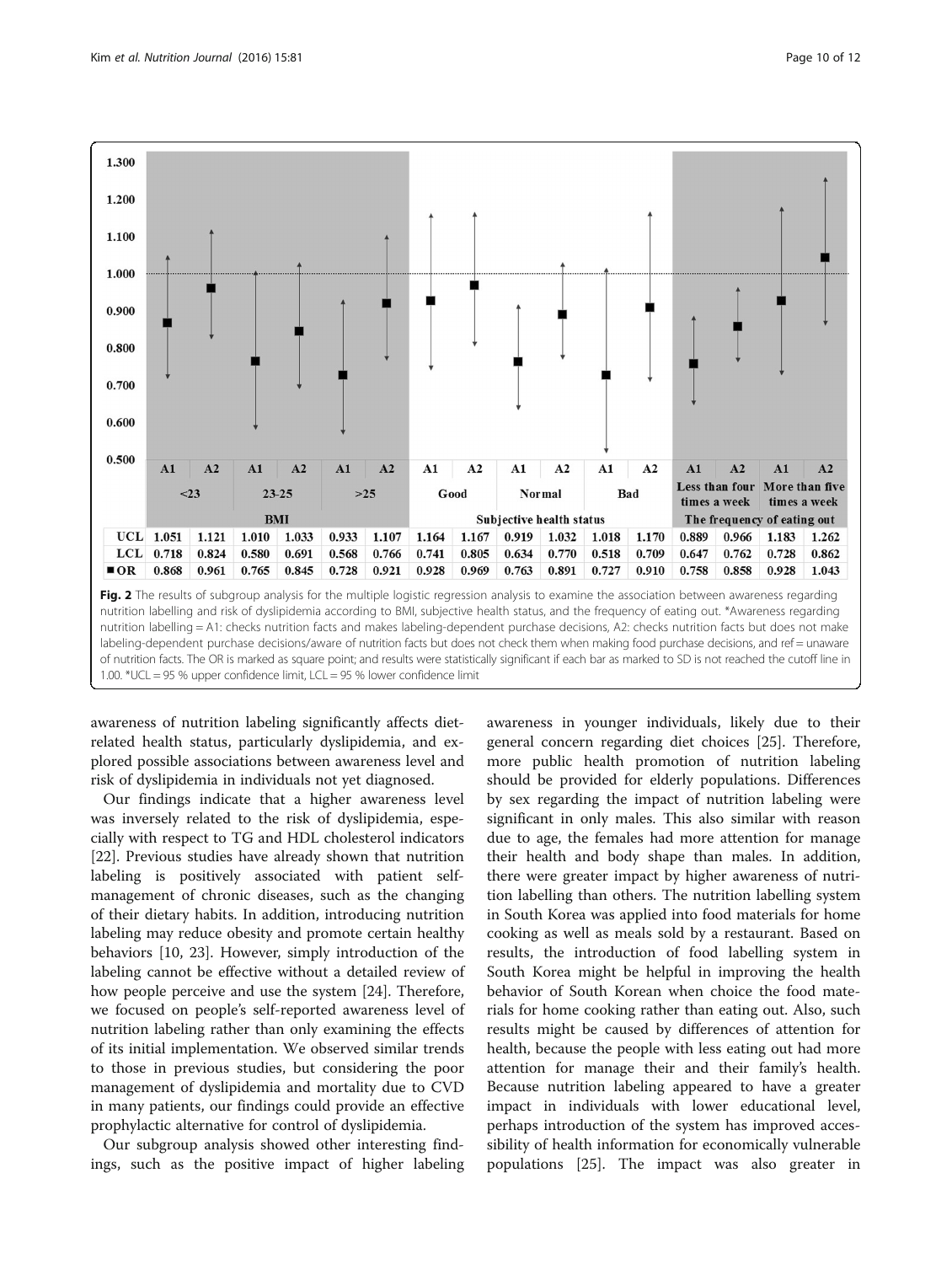<span id="page-10-0"></span>individuals with poor health, such as those with obesity [[13](#page-11-0)]. These results should motivate health professionals and policymakers to consider the positive effects of nutrition labeling awareness when establishing health policies or programs for specific populations [[26](#page-11-0)]. Moreover, by promoting the advantages of nutrition labeling awareness, we expected that more remarkable improvements of health status in South Korean will be observed.

Our study had several strengths compared with previous studies. First, we used nationwide sampling data during a 5-year period, so our results are helpful in establishing long-term health policy at the national level. Second, to our knowledge, our study is the first to specifically investigate the association between awareness and utilization of nutrition labeling information and the risk of dyslipidemia in South Korean individuals. Third, our results suggest that public perception of new health policies is important for determining their long-term success rather than only shortly after their introduction [[24, 27](#page-11-0)]. Finally, we considered socioeconomic status and health behaviors, such as smoking, alcohol intake, fat intake, and aerobic workout habits, to minimize the effects of confounding variables on our observed results.

However, our study also has limitations. Because the data used in this study were cross-sectional, rather than longitudinal, some concerns about causal relationships between labeling awareness and outcome variables were present. To minimize these concerns, we excluded respondents who were already diagnosed with dyslipidemia and defined dyslipidemia based on their results on the day of investigation. Second, we calculated the respondents' LDL cholesterol levels using the Friedewald formula because these data were not directly collected as part of our study [\[28](#page-11-0)]. The indirect measurement of LDL cholesterol may result in underestimation, so some LDL cholesterol-related results may not be accurate. Finally, the impact of labeling awareness led to some inconsistent trends with some indicators, possibly due to the method of measurement used. Therefore, further studies using data with more detailed measurements are needed.

Despite such limitations, our findings suggest that high awareness and active utilization of nutrition labeling were inversely associated with risk of dyslipidemia, especially in vulnerable populations and younger participants, as they may be more attentive to their health status than others. Based on these results, health policymakers and professionals should consider promoting nutrition labeling awareness as an alternative for managing dyslipidemia in South Korean patients.

# Conclusion

The awareness of nutrition labeling had positive outcomes for TG and HDL cholesterol levels related to dyslipidemia. In addition, the active utilization of nutrition labeling was associated with a low risk of dyslipidemia. Based on our findings, health policymakers and professionals should develop effective alternatives such as promoting the use of nutrition labeling for the management of chronic diseases in South Korea.

#### Abbreviations

ANOVA: Analysis of variance; BMI: Body mass index; CI: Confidence interval; CVD: Cardiovascular diseases; HDL: High-density lipoprotein; KCDC: Korea Centers for disease control and prevention; KNHANES: Korea National Health and Nutrition Examination Surveys; LDL: Low-density lipoprotein; OR: Odds ratio; SD: Standard deviation; SE: Standard error; TC: Total cholesterol; TG: Trialvceride

#### Acknowledgement

No specific funding supported this study.

#### Availability of data and materials

The KNHANES was openly available in [https://knhanes.cdc.go.kr/knhanes/eng/](https://knhanes.cdc.go.kr/knhanes/eng/index.do) [index.do](https://knhanes.cdc.go.kr/knhanes/eng/index.do) after submitting e-mail address and registering short-form information.

#### Authors' contributions

JYK, KHK, and MJK designed the study, collected data, performed statistical analyses, and wrote the manuscript. SYJ, ECP, and KTH contributed to the discussion and reviewed and edited the manuscript. KTH is the guarantor of this work and as such, had full access to all the data in the study and takes responsibility for the integrity of the data and the accuracy of the data analysis. The text in this document has been checked by at least two professional editors who are native English speakers. In addition, WK provided re-editing services for our manuscript to improve quality of scientific writing. All authors read and approved the final manuscript.

#### Competing interests

The authors declare that they have no competing interests.

#### Consent for publication

Not applicable.

#### Ethics approval and consent to participate

These data was approved by the KCDC Institutional Review Board, and all participants provided written informed consent (2010-02CON-21-C, 2011- 02CON-06-C, 2012-01-EXP-01-2C, 2013-07CON-03-4C, and 2014-12EXP-03-5C).

### Author details

<sup>1</sup>Premedical Courses, Yonsei University College of Medicine, Seoul, Republic of Korea. <sup>2</sup> Department of Preventive Medicine, Yonsei University Graduate School, Seoul, Republic of Korea. <sup>3</sup>Institute of Health Services Research Yonsei University, Seoul, Republic of Korea. <sup>4</sup>Department of Public Health Graduate School, Yonsei University, Seoul, Republic of Korea.

#### Received: 25 June 2016 Accepted: 9 September 2016 Published online: 15 September 2016

#### References

- 1. Kim E-J, Yoon S-J, Jo M-W, Kim H-J. Measuring the burden of chronic diseases in Korea in 2007. Public Health. 2013;127(9):806–13.
- 2. Thankappan K, Shah B, Mathur P, Sarma P, Srinivas G, Mini G, Daivadanam M, Soman B, Vasan RS. Risk factor profile for chronic non-communicable diseases: results of a community-based study in Kerala, India. Indian J Med Res. 2010;131(1):53.
- 3. Egede LE. Effect of comorbid chronic diseases on prevalence and odds of depression in adults with diabetes. Psychosom Med. 2005;67(1):46–51.
- 4. Zimmet P, King H, Björntorp S. Obesity, hypertension, carbohydrate disorders and the risk of chronic diseases. Is there any epidemiological evidence for integrated prevention programmes? Med J Aust. 1986;145(6):256–9. 262.
- 5. Genest J, McPherson R, Frohlich J, Anderson T, Campbell N, Carpentier A, Couture P, Dufour R, Fodor G, Francis GA. 2009 Canadian Cardiovascular Society/Canadian guidelines for the diagnosis and treatment of dyslipidemia